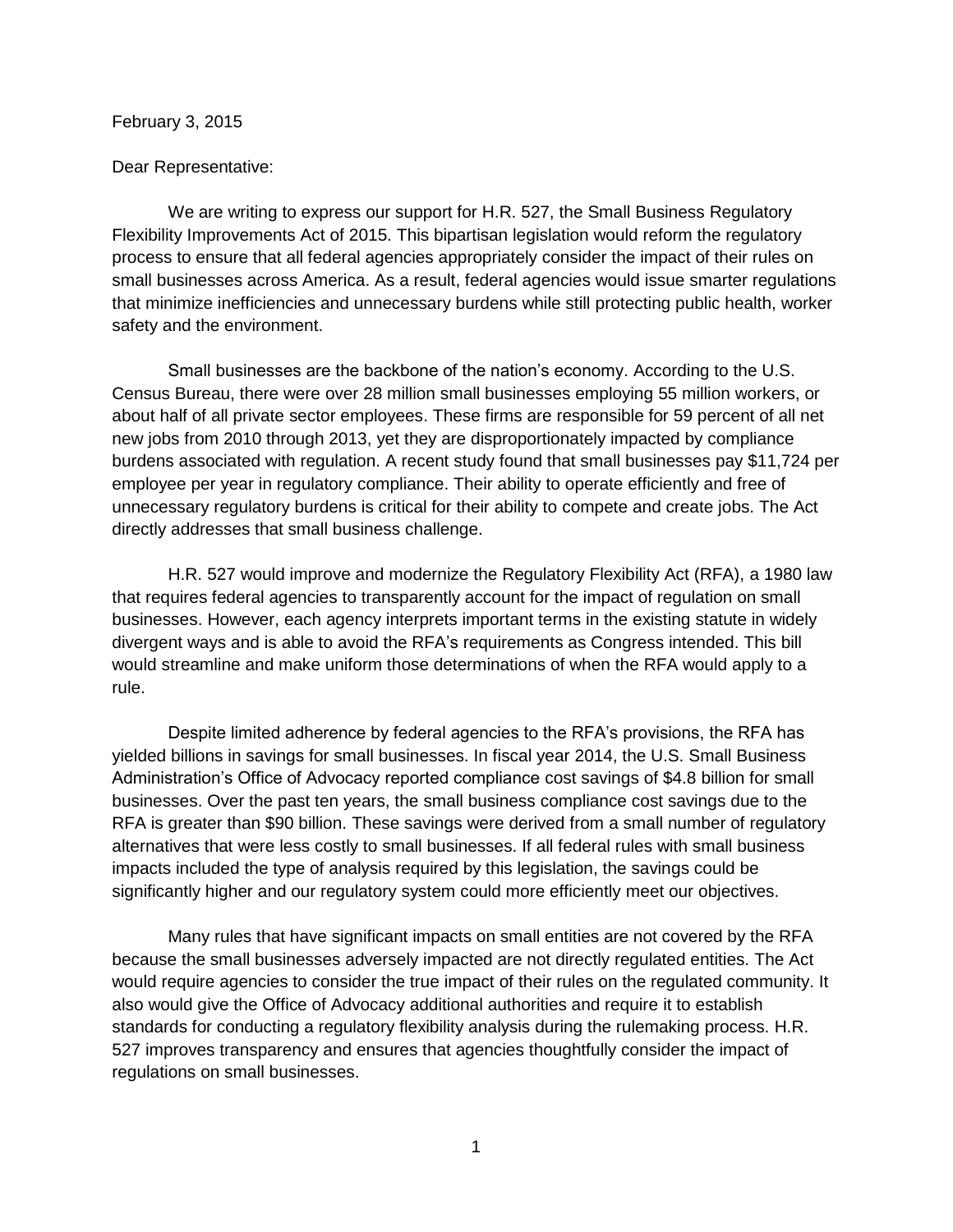The organizations represented on this letter cover virtually every sector of the small business community. The Small Business Regulatory Flexibility Improvements Act would help alleviate unnecessary regulatory burdens placed on small businesses. We urge your support for this commonsense bipartisan legislation.

## Sincerely,

Adhesive and Sealant Council Aeronautical Repair Station Association Air-Conditioning, Heating, and Refrigeration Institute Alabama Forestry Association Alaska State Chamber of Commerce American Apparel & Footwear Association American Bakers Association American Beverage Association American Chemistry Council American Cleaning Institute American Coatings Association American Coke and Coal Chemicals **Institute** American Composites Manufacturers Association American Dental Association American Farm Bureau Federation American Forest & Paper Association American Foundry Society American Highway Users Alliance American Home Furnishings Alliance American Loggers Council American Moving and Storage Association American Rental Association American Society of Travel Agents American Trucking Associations American Wire Producers Association American Wood Council America's Small Business Development Center (SBDC) Associated Builders and Contractors Associated Equipment Distributors Associated Industries of Massachusetts Associated Oregon Industries Association for Manufacturing Excellence Association of Equipment Manufacturers

Auto Care Association Automotive Recyclers Association Brick Industry Association Business Council of Alabama Colorado Association of Commerce & **Industry** Consumer Electronics Association Consumer Specialty Products Association Corn Refiners Association Council of Industrial Boiler Owners Council of Industry of Southeastern New York Council of Producers & Distributors of Agrotechnology Credit Union National Association Fabricators and Manufacturers Association, International Fashion Jewelry and Accessories Trade Association The Fertilizer Institute Food Marketing Institute Forest Resources Association Forging Industry Association Foundry Association of Michigan Global Cold Chain Alliance Golf Course Superintendents Association of America Grocery Manufacturers Association Halloween Industry Association The Hardwood Federation Heating, Air-Conditioning & Refrigeration Distributors International INDA, Association of the Nonwoven Fabrics Industry Independent Bakers Association Independent Lubricant Manufacturers Association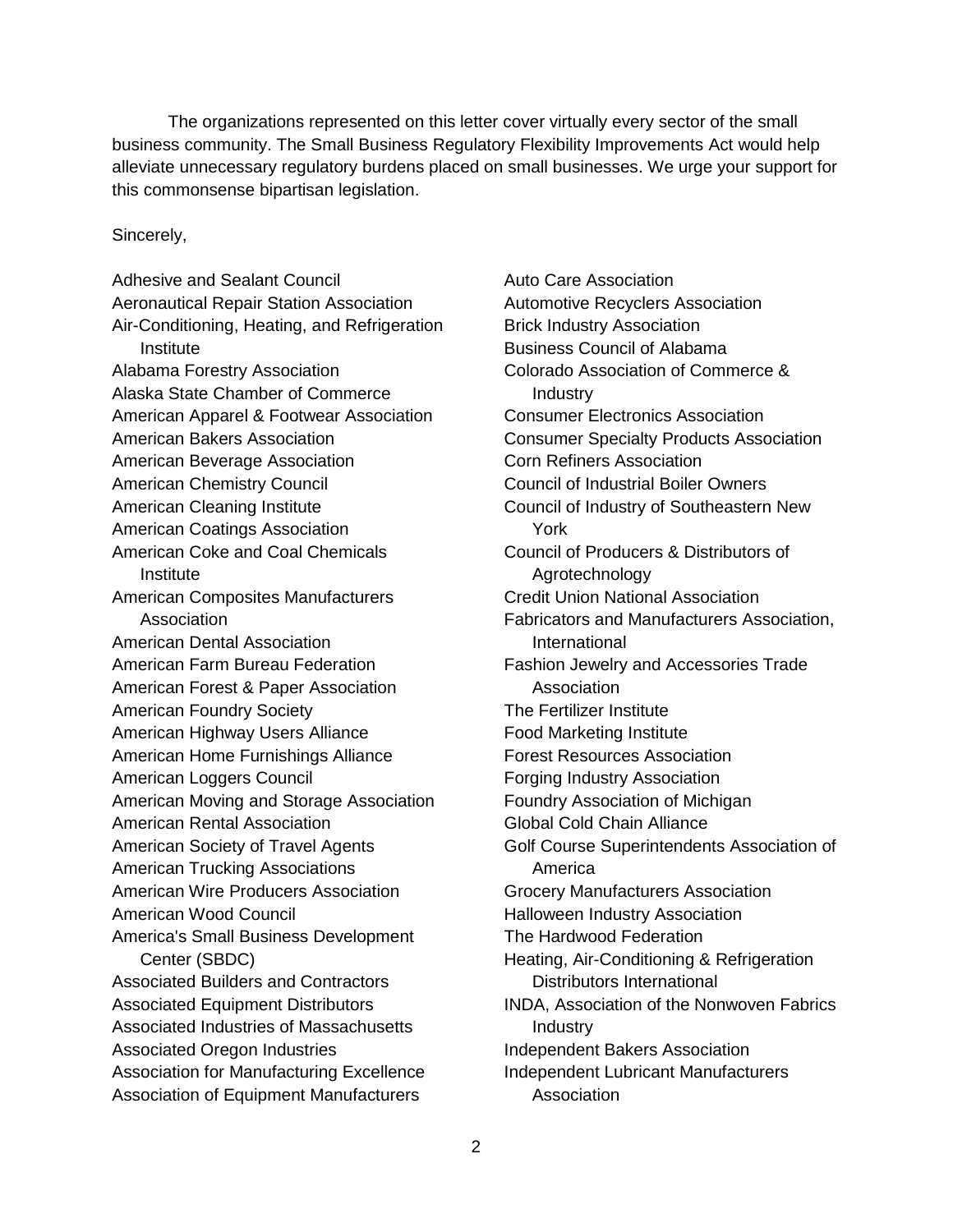Independent Petroleum Association of America Indiana Cast Metals Association Industrial Fasteners Institute Industrial Minerals Association - North America Institute of Makers of Explosives Institute of Scrap Recycling Industries, Inc. Interlocking Concrete Pavement Institute International Franchise Association International Sign Association Iowa Association of Business and Industry IPC - Association Connecting Electronics Industries ISSA, The Worldwide Cleaning Industry Association Juvenile Products Manufacturers Association Kitchen Cabinet Manufacturers Association Louisiana Association of Business and **Industry** Manufacturers Association of Florida Mason Contractors Association of America Metal Powder Industries Federation Metals Service Center Institute Mississippi Manufacturers Association Montana Chamber of Commerce Motor & Equipment Manufacturers Association Motorcycle Industry Council NanoBusiness Commercialization **Association** National Association for Surface Finishing National Association of Federal Credit Unions National Association of Manufacturers National Association of REALTORS<sup>®</sup> National Association of Trailer **Manufacturers** National Automatic Merchandising Association National Concrete Masonry Association National Confectioners Association National Council of Chain Restaurants

National Council of Textile Organizations National Electrical Contractors Association National Federation of Independent **Business** National Grain and Feed Association National Grocers Association National Lumber and Building Material Dealers Association National Marine Manufacturers Association National Mining Association National Restaurant Association National Retail Federation National Roofing Contractors Association National Rural Electric Cooperative Association National Shooting Sports Foundation National Stone, Sand and Gravel Association National Tooling and Machining Association National Utility Contractors Association National Wooden Pallet and Container Association Nebraska Chamber of Commerce & Industry Nevada Manufacturers Association Non-Ferrous Founders' Society North American Die Casting Association North American Equipment Dealers Association North American Millers' Association Northeast Pennsylvania Manufacturers and Employers Association NTCA–The Rural Broadband Association Ohio Cast Metals Association The Ohio Manufacturers' Association Owner-Operator Independent Drivers Association Pennsylvania Foundry Association Pennsylvania Manufacturers' Association Petroleum Marketers Association of America Plastic Pipe and Fittings Association Precision Machined Products Association Precision Metalforming Association